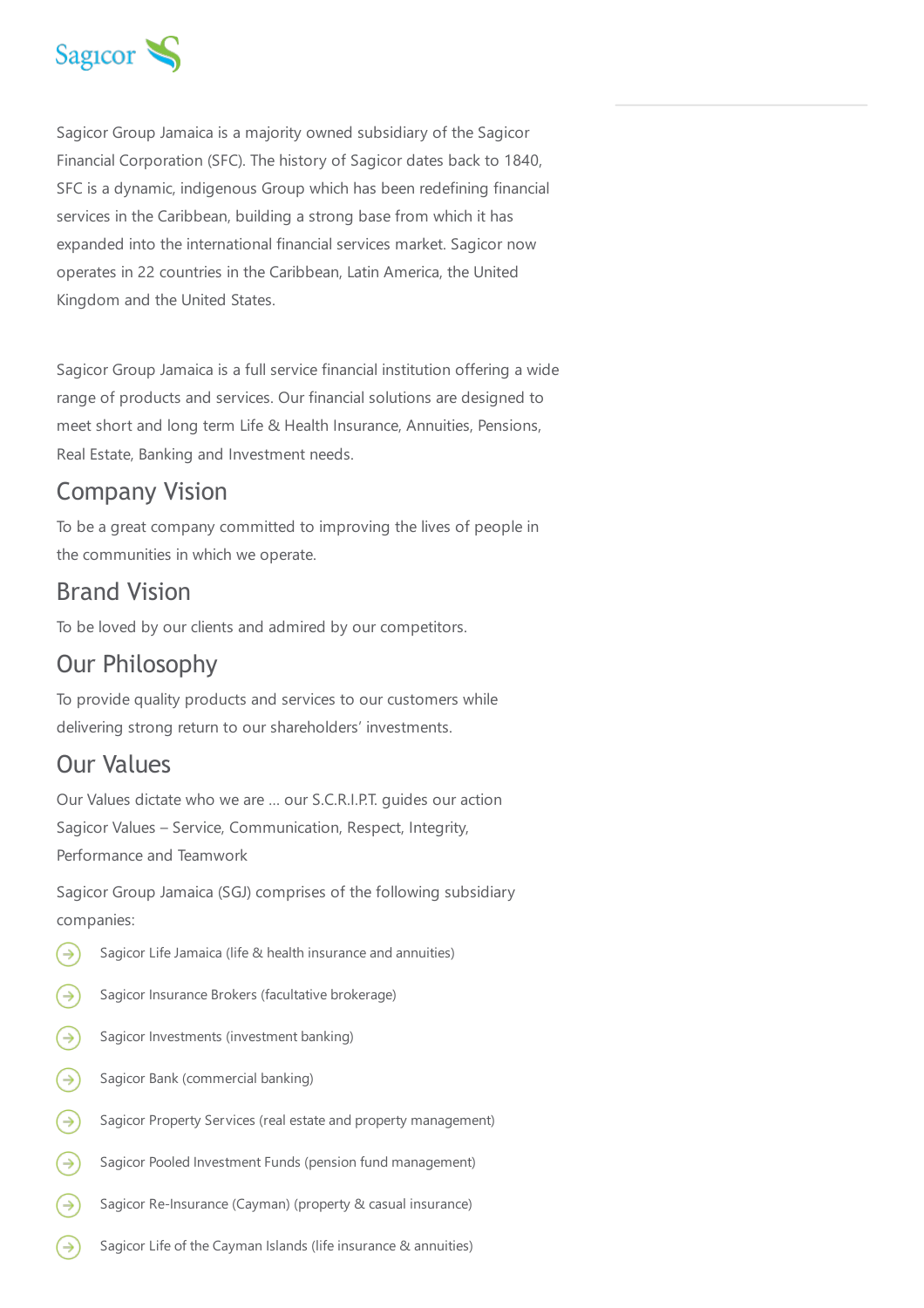- Employee Benefits Administrator (pension administration)
- Sagicor X Funds (St. Lucia)
- Sagicor Costa Rica (health insurance services)
- Sagicor St. Lucia
- Sagicor Insurance Administrators

Our business lines fall under five major revenue streams, managed by the following senior executives:

- → Employee Benefits – Executive Vice President, Willard Brown The Employee Benefits Division provides group health, life and personal accident insurance to institutional clients for their employees. The Division also provides pension funds administration services and annuity products to corporate clients. The Division focuses on building financial security programs that balance the needs of both employer and employees. Sagicor Life Jamaica is the largest provider of these services in Jamaica.
- Group Treasury & Asset Management Senior Vice President, Donnette Scarlett

The Treasury & Asset Management Division exists to assist individual investors in attaining their personal goals. The Sagicor Life Treasury & Asset Management Division manages the investments portfolios for all Group Companies, including Sagicor Property Services.

- Sagicor Investments Senior Vice President and CEO, Tara Nunes Sagicor Investments is focused on helping you make the most of your money. Through a diverse network of investment solutions for both individuals and corporations, its hallmark is offering smart, insightful advice that matches personal objectives with the best local and global financial opportunities available today.
- Individual Insurance Executive Vice President, Mark Chisholm  $\rightarrow)$ Individual Insurance Division provides individual clients with Life and Health Insurance policies, Individual Pensions, Investments opportunities, and other insurance related solutions through our wide range of products, and a large distribution network of Financial Advisors and Broker/Agency channels in Jamaica and the Cayman Islands.
- Sagicor Bank CEO, Chorvelle Johnson The Sagicor Bank is the retail, business and corporate banking arm of Sagicor Group Jamaica. With a wide range of credit and deposit facilities, we stand ready to help you realize your immediate and future goals. Our friendly client service representatives will create the financial plan to suit your needs.

We are extremely proud that for 14 consecutive years, Sagicor Group Jamaica achieved unbroken record profit.

Sagicor honors itself with one of the highest retention rates in the industry, and we continue to build on our four promises to the team: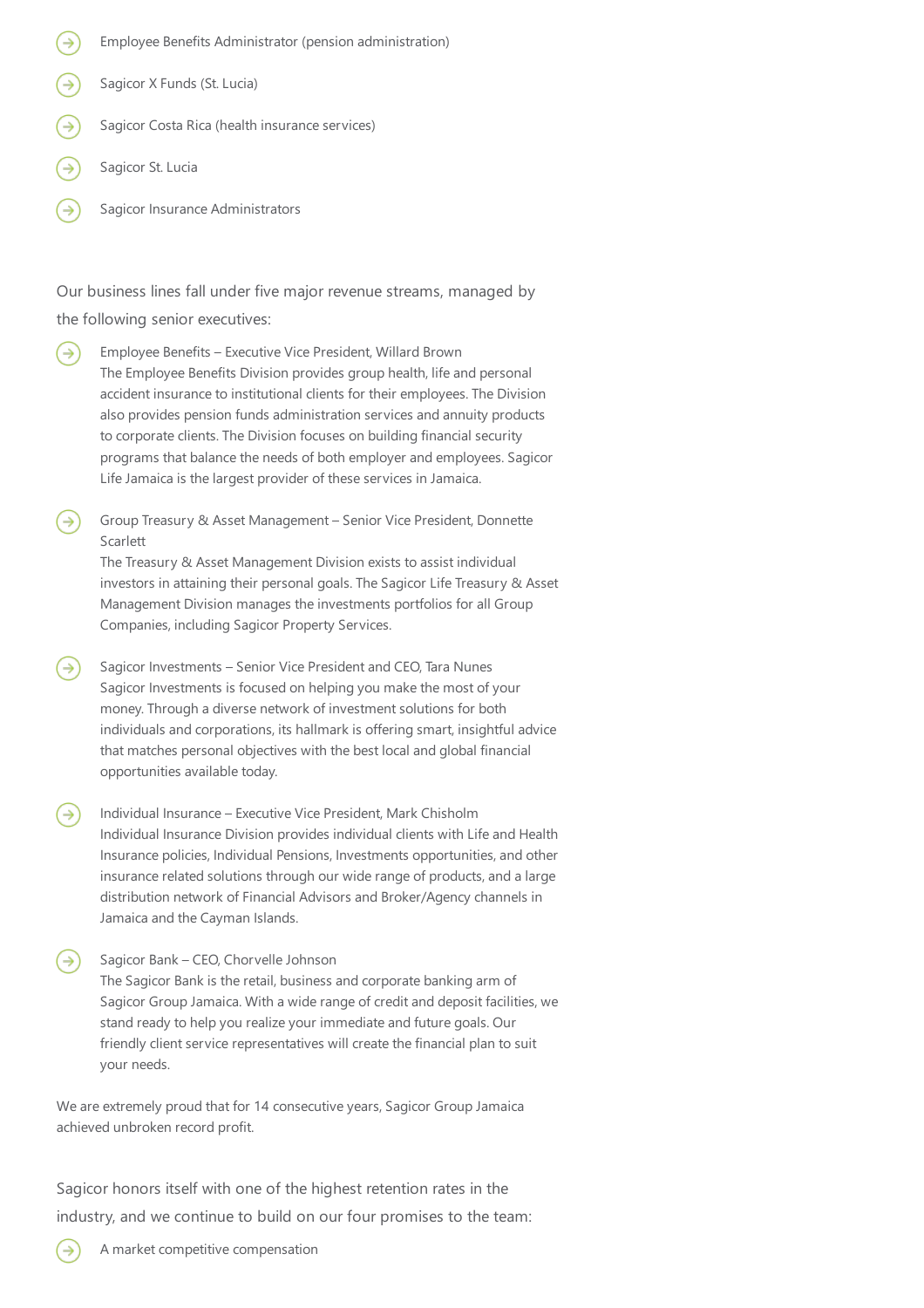- A place to grow as a person
- A team that lives and values high performance
- A work environment that is fit and friendly

We aim to deliver an excellent experience for every Sagicor customer. We promise:

- ⊝ Transparency To provide our customers with timely and accurate information to help make informed decisions in selecting the products and services that meet their needs and financial circumstances ∍ Privacy To treat all personal information as private and confidential Innovation and reliability  $\rightarrow$ To provide online systems that allows secure and reliable access to your information, and to innovate and develop products, services and processes that enhance the customer experience with us. Fairness  $\rightarrow$ To act fairly and reasonable in a consistent and ethical manner; and to process complaints or queries fairly and quickly
- Accountability  $\rightarrow$

To be compliant with all laws and regulations of the countries in which we operate; and to explain our products and services simply so that our customers can understand their benefits and how we can serve their needs.

## Our Brand Essence Wheel